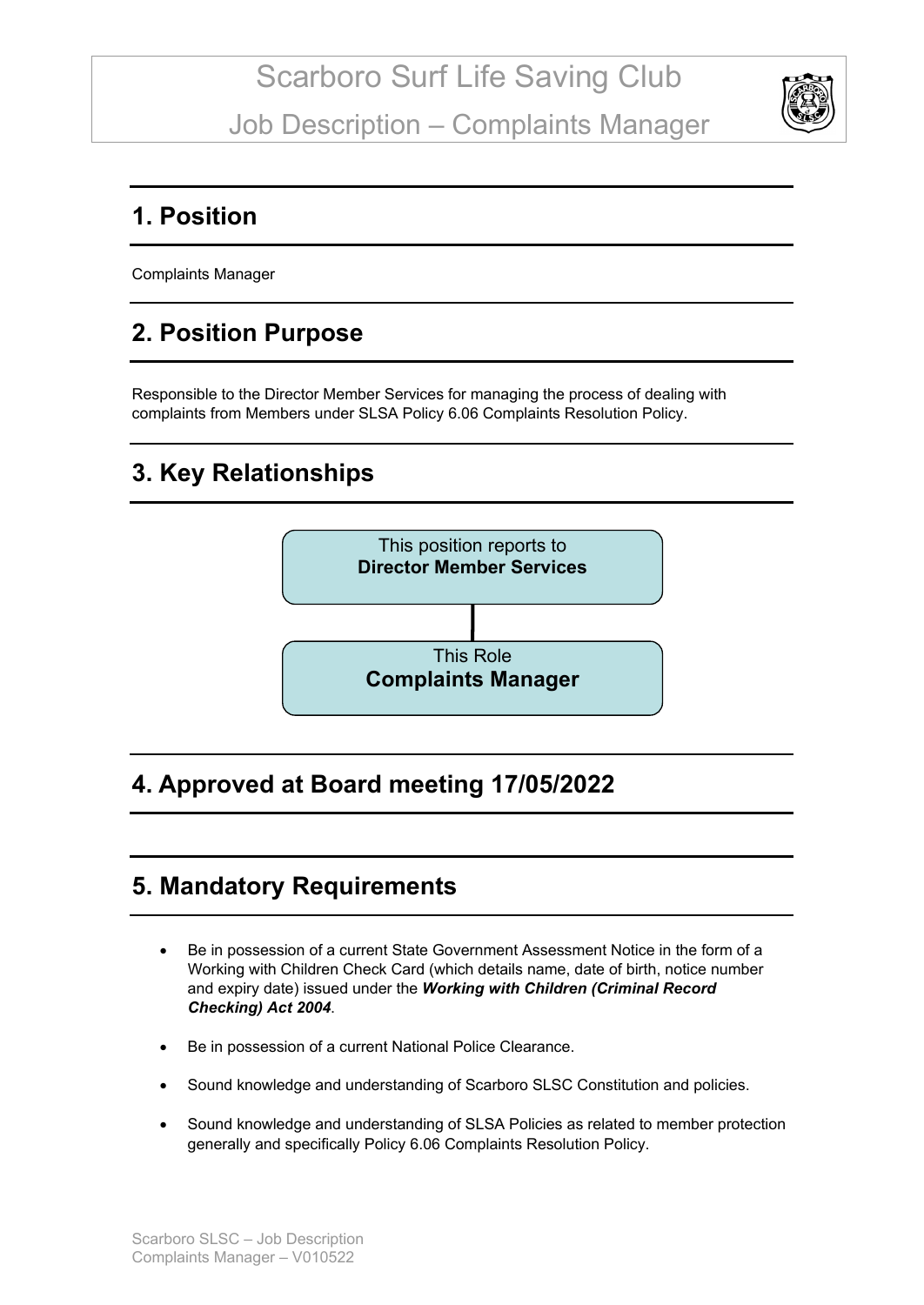

#### **6. Major Responsibilities**

- Oversee implementation and compliance with SLSA Policy 6.06 "Complaints Resolution Policy" published August 2021.
- Determine whether the complaint is of a nature applicable under SLSA Policy 6.06 to be managed accordingly and if so, at what level, Level 1 (serious criminal offence) or Level 2 (breach of an eligible policy).
- Ensure all complaints are initiated using the SLS Reporting System.
- Initiate mandatory reporting if complaint is Level 1 breach (serious criminal offence)
- Determine process for Level 2 breach (breach of an eligible policy).
- Oversee and manage a formal appeals process.
- Ensure a confidential record of complaints and outcomes is kept for a minimum of 3 years.
- Liaise with Club Member Protection Information Officer and Peer Support Officers as may be required in relation to complaints.
- Provide report on outcome of each managed process to Director Member Services for further action under Club Policies as may be determined by the Director.
- Willingness to attend any personal development as may be determined in consultation with Director member Services.
- Comply with the Club's constitution, policies and directions of the Board

## **7. Primary Accountability**

Complaints from Members are managed in accordance with SLSA Policy 6.06 and due process

Attends promptly to any complaint referred by or from any Member/s or other Club Officers

Confidentiality is maintained in accordance with the levels required

Accurate records of complaints and the resulting managed process of each are maintained as required

Meetings attended and reports submitted as and when required

Club Policies and Board directions are complied with